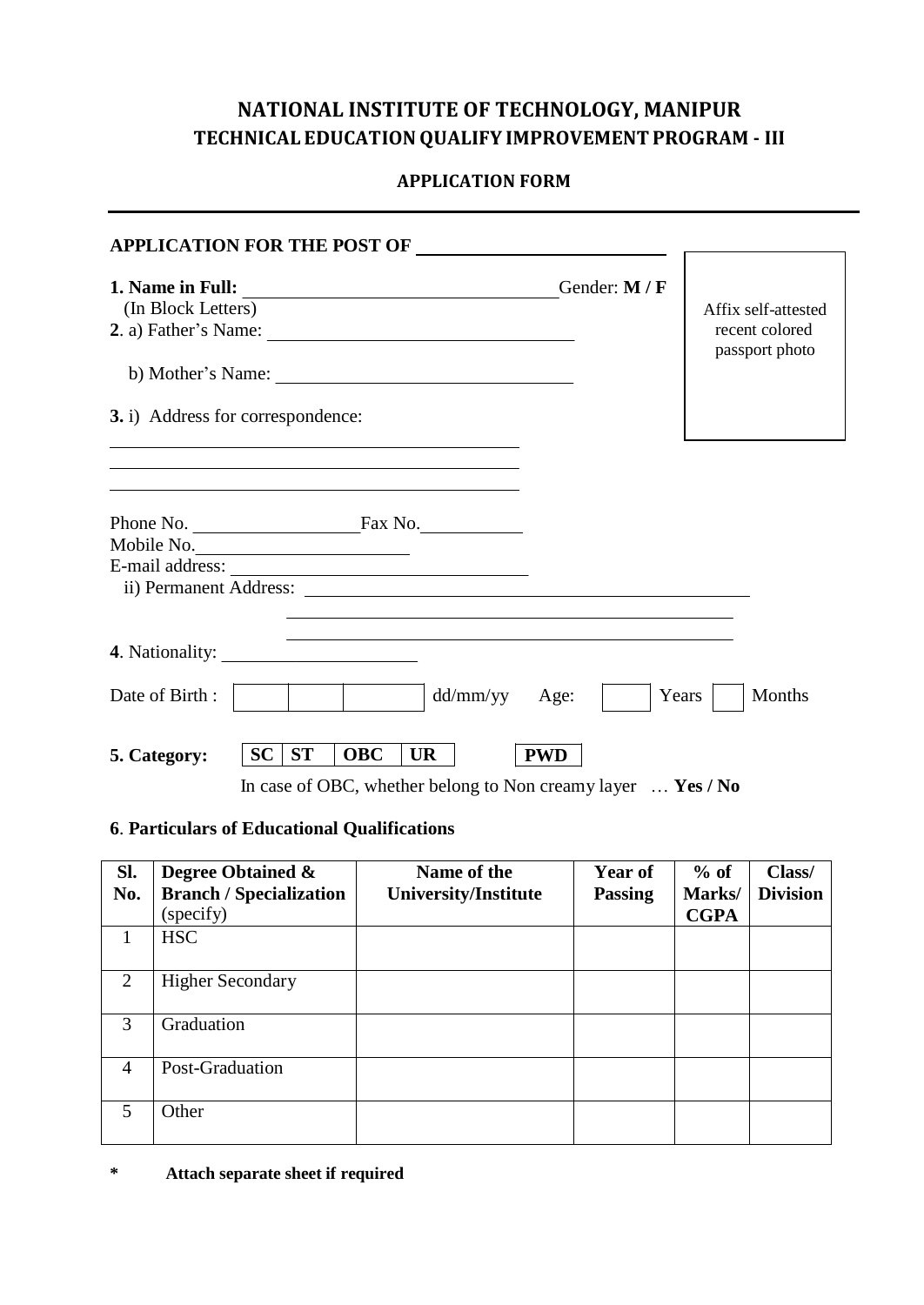| Sl.<br>No. | <b>Examination Passed</b> | Name of the Board/<br>University/Institute | <b>Year of</b><br><b>Passing</b> | $%$ of<br>Marks/<br><b>CGPA</b> | Class/<br><b>Division</b> |
|------------|---------------------------|--------------------------------------------|----------------------------------|---------------------------------|---------------------------|
|            |                           |                                            |                                  |                                 |                           |
|            |                           |                                            |                                  |                                 |                           |
| 3          |                           |                                            |                                  |                                 |                           |

## **7**. **Particulars of Technical/ Professional Qualifications (Mark sheets should be enclosed):**

#### **8**. **Experience and details of employment, if any (Certificate should be enclosed):**

| Sl.<br>No. | <b>Name of Organization</b> | <b>Name of Post</b> | <b>Period</b> | <b>Nature of Work</b><br><b>Handled</b> |
|------------|-----------------------------|---------------------|---------------|-----------------------------------------|
|            |                             |                     |               |                                         |
|            |                             |                     |               |                                         |

## **9. Professional Qualifications: (a) Typing Speed (in computer) wpm**

## **(b) Proficiency in working MS Word, Excel, Power point: Very Good/ Good/ Average (strike off whichever is not applicable)**

#### **10. DETAILS OF TESTIMONIALS / CERTIFICATES / DOCUMENTS ENCLOSED:**

**N.B.:** Every application must be accompanied by self-attested photo copies of documents in support of claims made by the candidate in respect of date of birth, academic qualifications, practical training, experience, caste etc.

| 3. |  | <u> 1980 - Jan Stein Stein Stein Stein Stein Stein Stein Stein Stein Stein Stein Stein Stein Stein Stein Stein S</u> |
|----|--|----------------------------------------------------------------------------------------------------------------------|
| 5. |  |                                                                                                                      |
| 7. |  |                                                                                                                      |
|    |  |                                                                                                                      |

**Name & Signature of the Candidate: Date:**